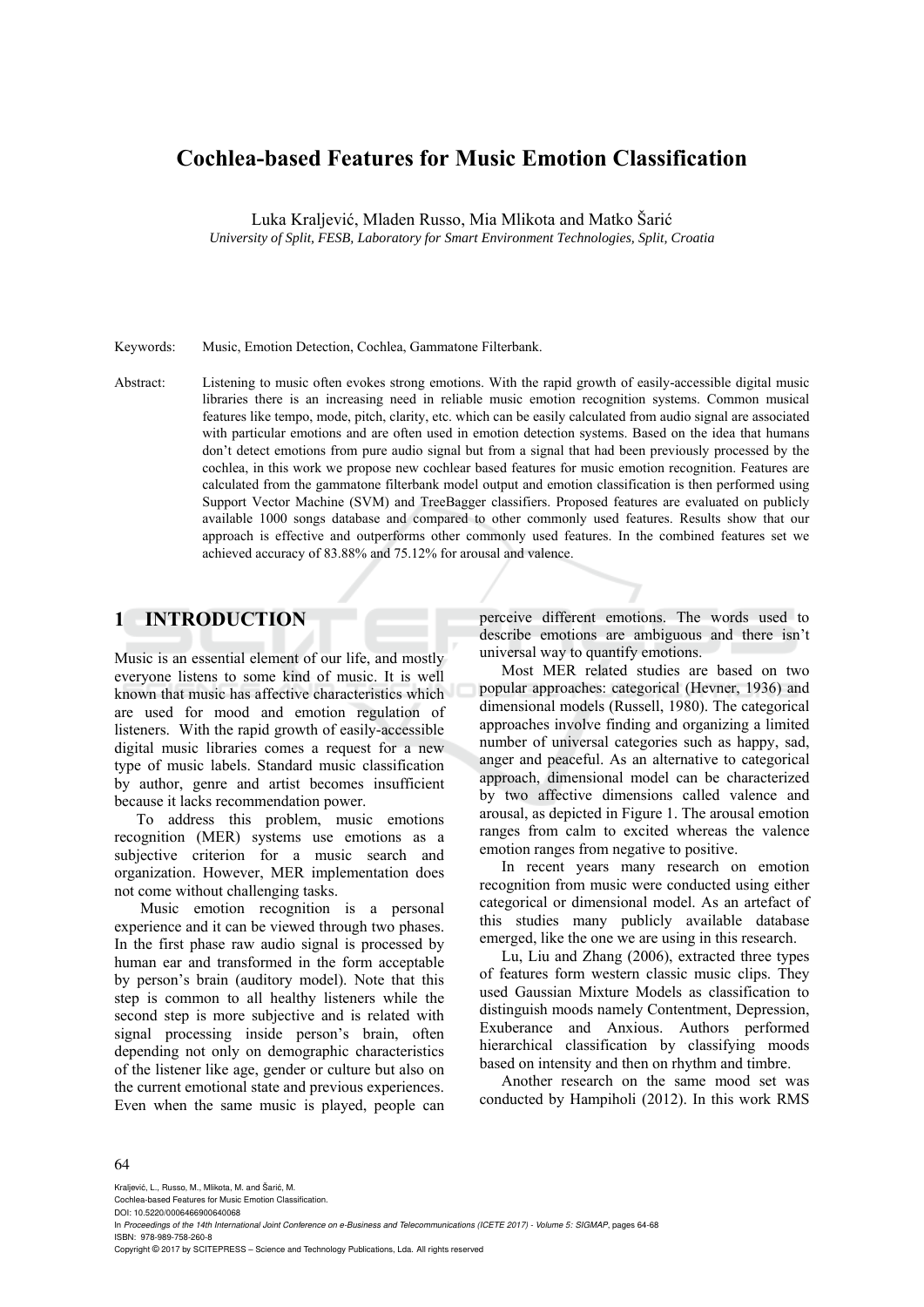Energy, Low Energy Frames, Brightness, Zero Crossing, Bandwidth and Roll-Off are used as features extracted from a set of 122 samples. The accuracy obtained by C4.5 decision tree classifier was 60% for Bollywood songs, and 40% for western music.



Figure 1: Valence-arousal dimensional model.

Wood and Semwal, (2016) proposed representing current emotion as blend of moods. Authors used set of algorithms to map feature data into complex combination of emotions.

Use of fuzzy classifiers for emotions classification divided into the four quadrants was proposed by Yang, Liu and Chen (2006). They used fuzzy vector to assign features as indication of relative strength for each class. Then they transformed fuzzy vector to AV space by considering the geometric relationship of the four emotion classes.

In the work done by Kartikay, Ganesan and Ladwani (2016) V-A ratings from 1000 songs database where used together with several common music features to classify emotions into four categories: Happy, Sad, Angry and Peaceful. They used Support Vector Machine (SVM), Naive Bayes, Linear Discriminant Analysis and Decision Trees as classification algorithms and they obtained accuracy of 59.8%, 75.4%, 78.5% and 71.4% respectively.

Interesting approach was proposed by Bai et al. (2016). Authors used regression approach modelling emotions like continues variable in valence-arousal space. As a performance measure they reported  $\mathbb{R}^2$ statistic as 29.3% and 62.5% respectively for Random Forest Regression and Support Vector Regression.

Some of the above studies concern on creating better algorithms for the prediction using only common acoustic features. On the other hand, others

investigate combination of multiple acoustic features trying to find most informative features. But only a small amount of studies are dedicated to finding new type of features like Kumar et al (2016).

In their work they proposed two affective features namely compressibility and sparse spectral components. Authors reported that compressibility performance (53% and 73% accuracy for valence and arousal) outperforms other features while SSC (47% for valence 68% for arousal) is comparable to Mel-frequency cepstral coefficients (MFCC) (52% valence and 66% arousal).

The main idea behind our paper is that humans don't detect emotions from pure audio signal but from signal that had been previously processed by the cochlea, e.g. affective experience is integral to auditory perception. In our approach, we use a Gammatone filterbank auditory model of the cochlea to calculate novel features that could be used as state-of-the-art music emotion recognition features.

# **2 PROPOSED APPROACH**

In this section we describe the proposed features together with brief description of other typical features used for accuracy evaluation. To ensure verifiability and comparability of our approach, we used publicly available 1000 Song Database (Soleymani et. al., 2013), as our benchmark database. For comparison we used some common acoustic features (tempo, pitch, RMS…) which are often used in literature, e.g. (Kartikay, Ganesan and Ladwani, 2016) (Kim et.al 2010). Also to ensure high-quality test, instead of using "hand-crafted" approach for feature calculation these common features were extracted using the Music Information Retival (MIR) toolbox (Lartillot and Toiviainen, 2007).

Our results and analysis are based on valencearousal dimensional model, Figure 1. Valence represents natural attractiveness or awareness of any emotion, e.g., how positive/negative emotion is. Arousal can be viewed as the strength of emotion, e.g. how exciting or calming emotion is.

#### **2.1 1000Song Database**

Original database consists of 1000 music excerpts provided by Free Music Archive (FMA). Authors found that database contains some duplicates and after removing redundant files they provided a reduced set of 744 music clips that was used as our benchmark database. Each music excerpt is 45s long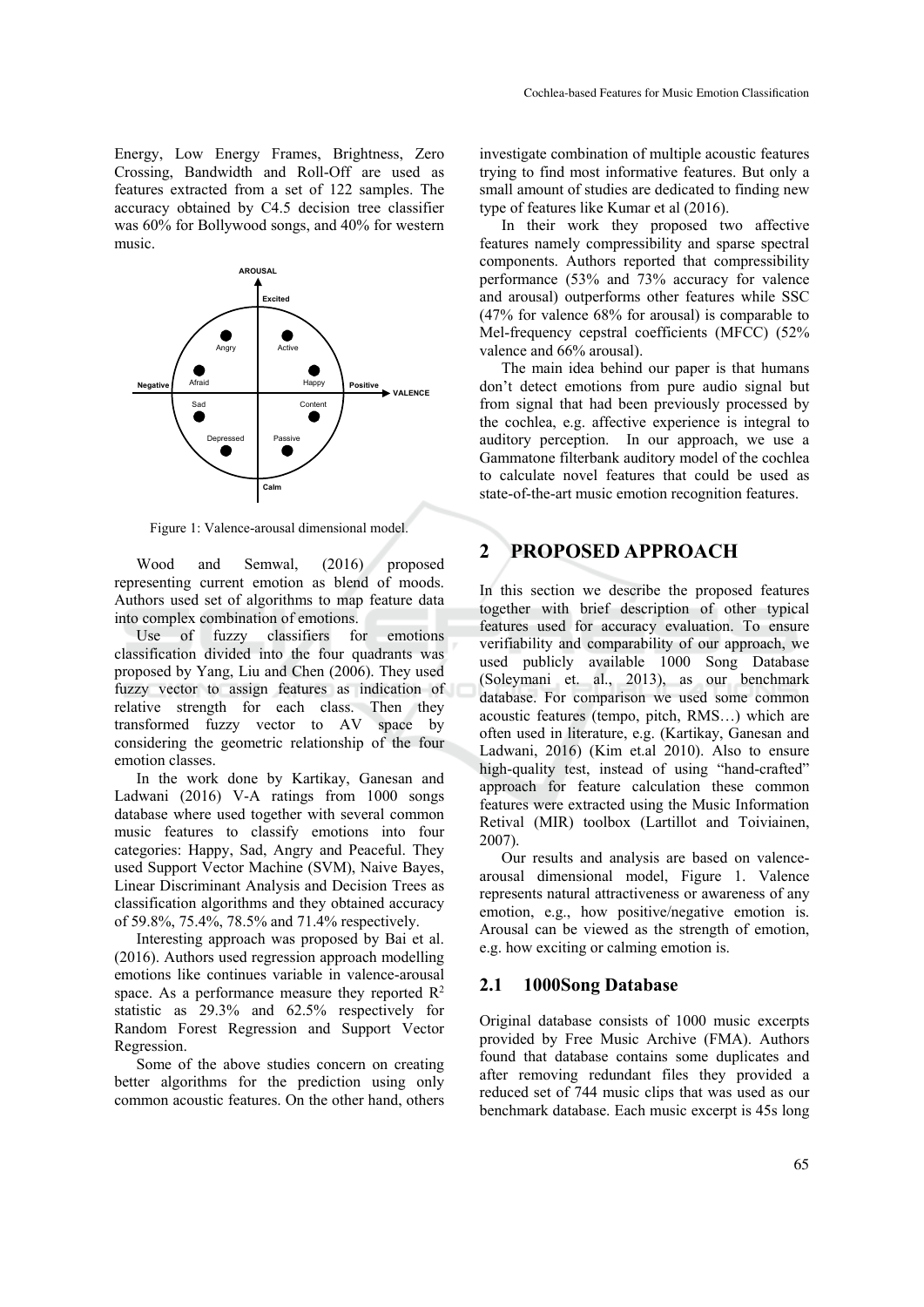and sampled with frequency rate of 44100Hz. For each music clip authors provided a file with continuous annotation rating on scale between -1 and 1 collected with 2Hz sampling rate. Authors also provided a file with arousal or valence rating of the hole clip on a nine-point scale collected with use of self-assessment manikins (SAM) which is a tool that uses pictorial scale, displaying comics characters expressing emotions.

In this work, those ratings have been thresholded to form binary classification problem. Emotions rated above five have been classified as high otherwise as low placing emotional state in one of four quadrants of V-A space.

### **2.2 Gammatone Filter Bank**

Modelling the natural response of the human auditory system we can simulate machines to act as the human ear. Gammatone filterbank is a widely used model of auditory filters. (Patterson et al., 1992) It performs spectral analysis and outputs sound signal into channels where each channel represents motion of basilar membrane. The impulse response of a Gammatone filter is given as a product of a Gamma distribution function and a sinusoidal tone at central frequency  $f_c$ 

$$
g(t) = Kt^{(n-1)}e^{-2\pi B t} \cos(2\pi f_c + \varphi) \quad t > 0 \quad (1)
$$

where  $K$  is the amplitude factor,  $n$  is the filter order,  $f_c$  is the central frequency in Hz,  $\varphi$  is phase shift and ܤ is duration of impulse response. Scaling of Gammatone filterbank is determined by  $B$  which is related to equivalent rectangular bandwidth (ERB). ERB represents a psychoacoustic measure for width of auditory filter at each point along the cochlea.

$$
B = 1.019 \times 2\pi \times ERB \tag{2}
$$

$$
ERB = \left[ \left( \frac{f_c}{EarQ} \right)^p + (minBW)^p \right]^{1/p} \tag{3}
$$

where  $EarQ$  is the asymptotic filter quality at high frequencies and  $minBW$  is min bandwidth at low frequency. In this work we used bank of 20 Gammatone filters with  $Ear0 = 9.26449$  and  $minBW = 24.7$  as parameters proposed by Glasberg and Moore (1990).

Corresponding impulse response is show in Fig. 2; top plot represents response in frequency domain, bottom plot represents time domain response for each of 20 gammatone filters.



Figure 2: Impulse response of 20-channel Gammatone filter bank.

### **2.3 Feature Extraction**

Feature extraction is an important step in obtaining affective information from the audio signal. In our approach, first we design 20 filters needed to implement the ERB cochlear model using default values of the algorithm as stated above. Then we filtered an audio signal with the bank of Gammatone filters resulting with 20 channels output, each representing the output of the basilar membrane at particular location corresponding to filter's central frequency. After that, average power of each filter's output is calculated to be input feature, forming the feature vector of 20 elements.

All features are extracted on clip level since we observe static clip annotations. In order to compare our approach to other state of the art features, we used MIR Toolbox and extracted the following features:

Energy: the root mean square represents the global energy of the entire audio signal. It also represents sensitivity to loudness which is proportional to the average value of the various peak levels.

Tempo: represents the speed of the song. It is measured by detecting periodicities in a range of beats per minute (BPM).

Event Density: number of similar events in a clip, the average frequency of events during specified time (number of notes per second).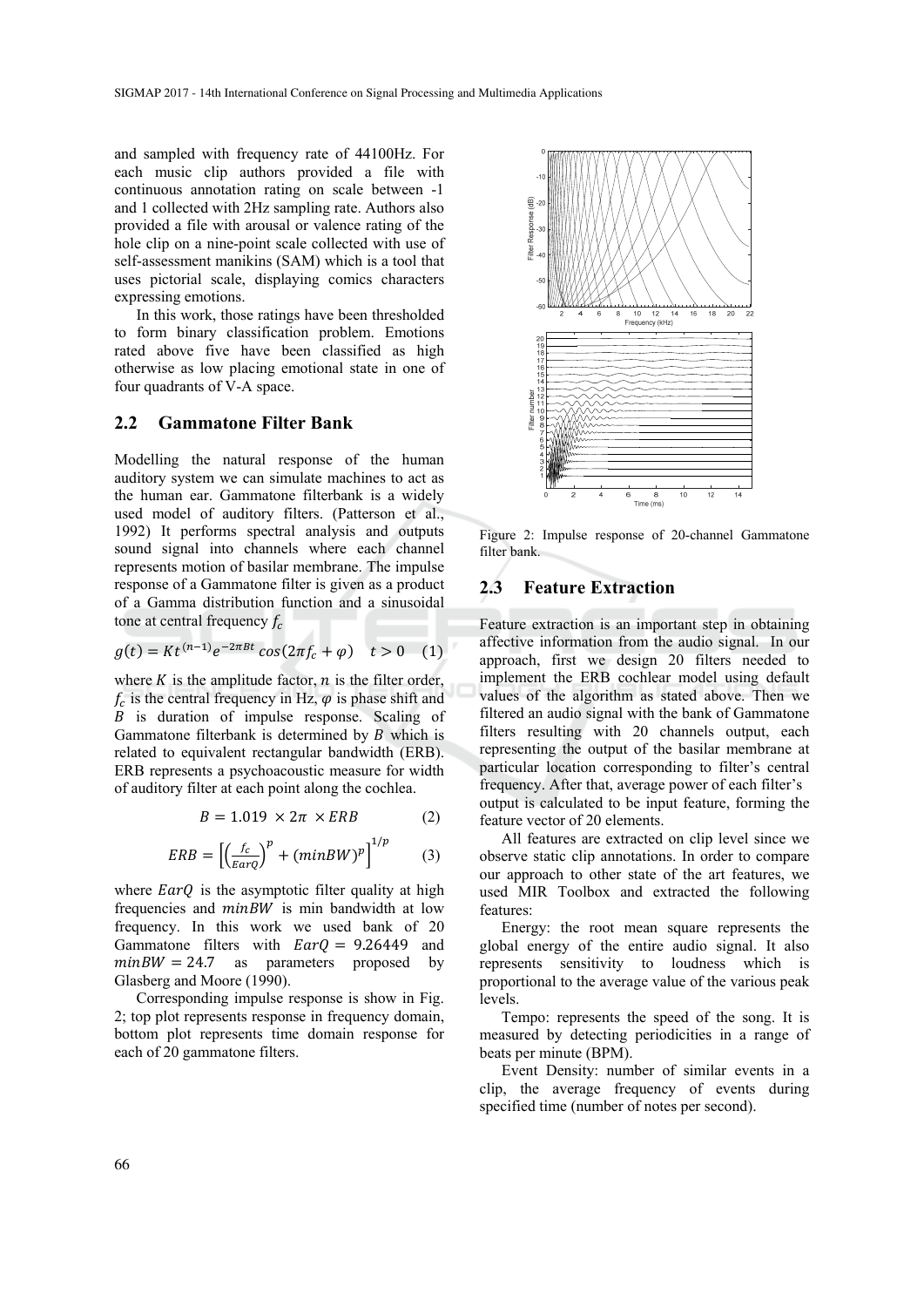Mode: indicates tonalities that can be used and indicates tonalities with special importance i.e. major vs. minor, returned as a numerical value between  $-1$  and  $+1$ .

Pitch: is responsible for discerning sounds as lower or higher. Represents average frequency of the song.

 Key Clarity: represents key strength of the best keys

Pulse Clarity: represents strength of the beats, the ease with which one can perceive the underlying rhythmic or metrical pulsation

Roughness: or sensory dissonance, represents average of all the dissonance between all possible pairs of peaks.

 MFCC: coefficients representing the spectral shape of the sound. It approximates the human auditory response taking perceptual consideration.

Sometimes it is hard to directly compare features' performance between other researches mainly because accuracy interpretation may differ in terms of the emotion model (categorical or dimensional), difference in duration of music piece (full song, verse, fixed-length clip or segment e.g., 500ms), quality of an audio database (how was ground truth collected). In order to evaluate recognition results, proposed feature will be compared with two sets of features: Basic set contains RMS, Tempo, Event Density, Mode, Pitch, Key Clarity, Pulse Clarity and Roughness yielding with the 8-dimensional feature vector and MFCC set with 13 MFCC coefficients. Comparison with MFCC is particularly important because both MFCC and proposed features are perceptually-motivated. That's why we also compared the overall accuracy gain combining one or the other with the base set.

# **3 CLASSIFICATION AND PERFORMANCE EVALUTION**

The proposed approach uses two different classifiers to perform two class classification on valence and arousal emotional dimensions. Support Vector Machine is a learning algorithm for pattern classification with good generalization properties, insensitive to overtraining and the curse of dimensionality. TreeBagger is ensemble of decision trees.

Forming ensembles gives a boost in accuracy on dataset. It combines the results of many decision trees improving generalization by reducing effects of overfitting.

To correctly evaluate classification performance, 10% of complete dataset was randomly taken as a test set leaving rest for training phase. Training was performed using the standard 10-fold crossvalidation protocol in an effort to minimize the potential of overfitting. Results were calculated as average of 100 iterations. The comparison of performance between the proposed feature, basic set and MFCC coefficients is given in the Table 1 regarding SVM and Table 2 when TreeBagger is used as classifier.

|  | Table 1: Accuracy comparison using SVM. |  |
|--|-----------------------------------------|--|
|  |                                         |  |

|                  | Arousal | Valence |
|------------------|---------|---------|
| <b>Basic</b>     | 75.13   | 73.10   |
| Proposed         | 77.39   | 68.08   |
| <b>MFCC</b>      | 74.17   | 67.02   |
| Basic + Proposed | 80.97   | 74.45   |
| Basic + MFCC     | 79.76   | 72.72   |

Table 1 and Table 2 also summarize comparison of overall accuracy gain when proposed features or MFCC features are combined with the basic set.

Table 2: Accuracy comparison using TreeBagger.

|                  | Arousal | Valence |
|------------------|---------|---------|
| Basic            | 75.52   | 72.83   |
| Proposed         | 81.02   | 68.40   |
| <b>MFCC</b>      | 71.45   | 64.43   |
| Basic + Proposed | 83.88   | 75.12   |
| Basic + MFCC     | 79.64   | 72.72   |

MFCC achieved the best validation score when SVM was used, and that's why we first compared our proposed features to MFCC with SVM learning algorithm. It is visible from the results that proposed features outperform MFCC features in direct comparison as well as in accuracy gain when combined with the base set. In order to improve learning efficiency, and possibly improve prediction performance of our proposed features, we also used TreeBagger as a classifier since it reported best validation accuracy using 10-fold cross-validation. Our results show that TreeBagger classifier enables performance boost of the proposed approach for up to 4%.

## **4 CONCLUSIONS**

Generally speaking, one cannot listen to music without affection involvement. Emotion-detecting is a perceptive task and nature has developed an efficient strategy to accomplishing it. Based on the